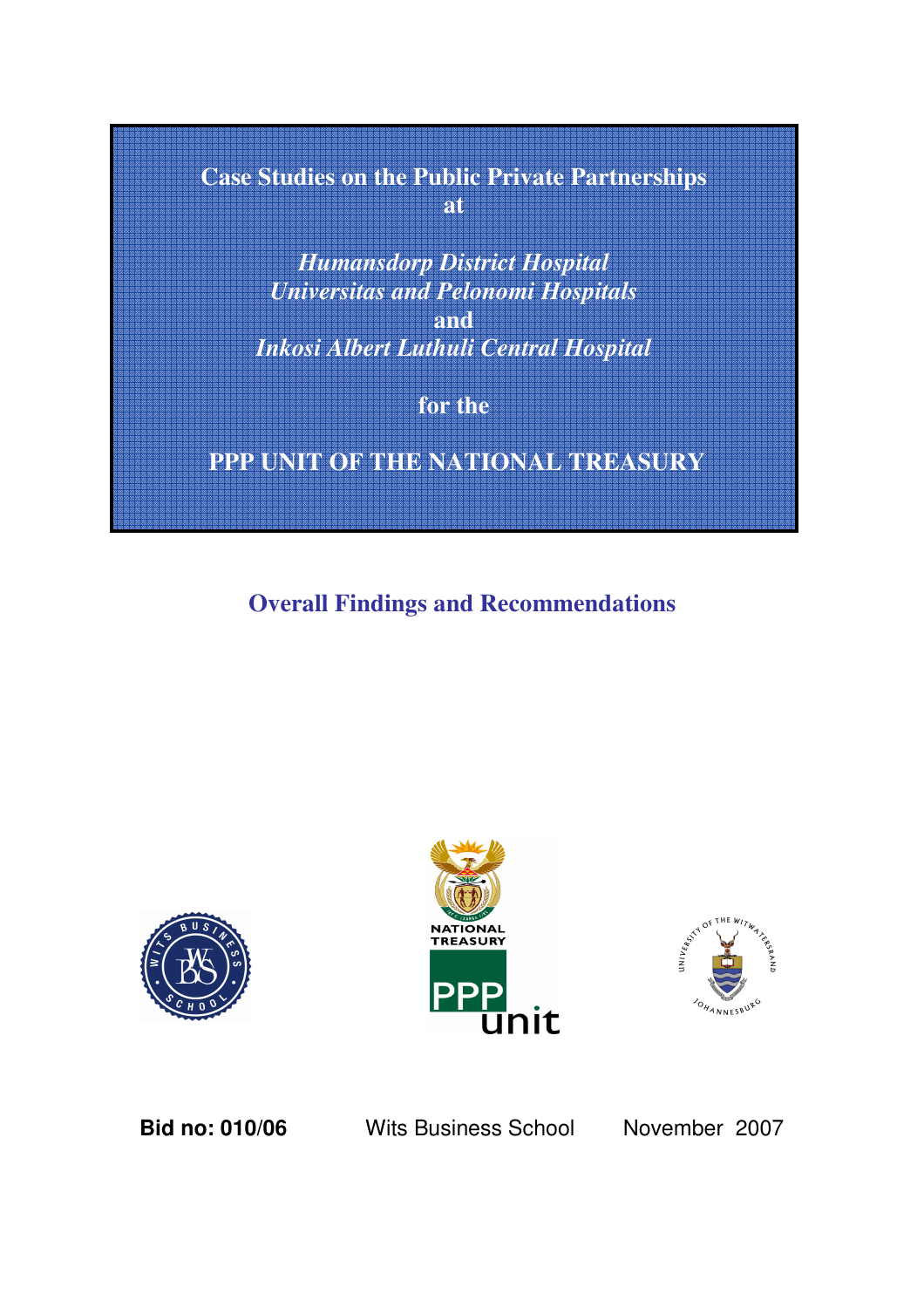# **CONTENTS**

| $\overline{2}$ |                                                                   |  |
|----------------|-------------------------------------------------------------------|--|
|                |                                                                   |  |
|                |                                                                   |  |
|                |                                                                   |  |
|                |                                                                   |  |
|                |                                                                   |  |
|                |                                                                   |  |
|                |                                                                   |  |
|                |                                                                   |  |
|                |                                                                   |  |
|                | $\mathbf{1}$<br>3.2<br>3.3<br>3.4<br>3.5<br>3.6<br>$\overline{4}$ |  |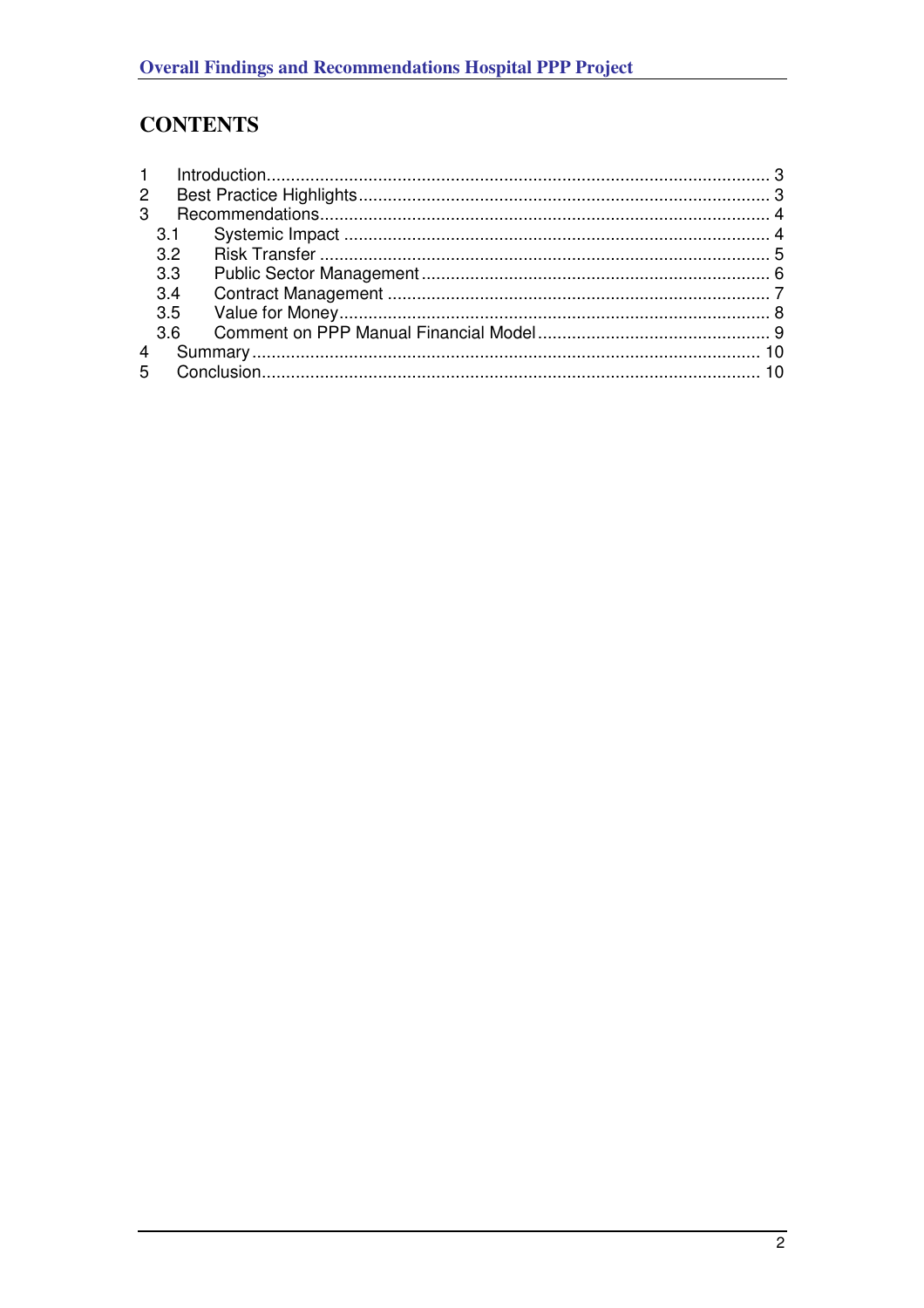# **1 INTRODUCTION**

This document draws together the findings, conclusions and recommendations of those who have researched the public private partnerships (PPPs) at Humansdorp District Hospital, Universitas and Pelonomi Hospitals and Inkosi Albert Luthuli Central Hospital (IALCH). It seeks to identify the best practice highlights as well as recommendations for ensuring that these PPPs – and other PPPs which the government enters into – operate as effectively as possible and deliver the best possible value for money.

# **2 BEST PRACTICE HIGHLIGHTS**

These PPPs demonstrate a number of best practice highlights which should be replicated in other PPPs. Firstly, they were all conceived by committed decision-makers and the procurement process was driven by them. In each instance, they had the full support and involvement of people in the highest positions within both the public and private organisations. This is important because PPPs are complex processes to drive and to manage, requiring perseverance and commitment.

In addition, all of the PPPs made use of international expertise and case studies, because local expertise was thin at the time. This meant that the local parties could learn from international experiences and incorporate this learning into their processes. This was important in all instances because the PPP Manual had not been put in place yet. Indeed, in the cases of Humansdorp and Universitas-Pelonomi, the relevant treasury regulations were also not yet in place when the projects were initiated, and the PPP process at Humansdorp was put on hold until the regulations were in place.

In this regard, the IALCH PPP definitely seems to have benefited from having commenced when the treasury regulations were in place, and therefore from adhering to these regulations from the beginning. The particular benefit of this can be seen in the quality of the feasibility study (even though the study conducted does not compare with that laid down in the PPP Manual currently). Moreover, following this process forced the public partner to define exactly what it wanted from the PPP, and this has been critical in guiding the entire process – including the management of the contract since financial closure.

The Humansdorp PPP may have suffered from the fact that the initial 'feasibility study' was no more than a wish list, and the subsequent feasibility study was really an attempt to formalise the wish list. Moreover, possibly because the objectives were less clearly defined, the implementation process thus far has led to ambiguity and relaxation on compliance to the agreement.

Although the project at IALCH commenced before the current PPP approval process was in place, it appears that many of the principles laid down in the manual were followed anyway, and may even have informed the formulation of this manual. It is clear that the procurement process of this PPP was far more streamlined and took less time than the other two. Had these processes been in place when the other two were conceived and procured, they too might have taken less time to reach financial closure.

As it is, one of the things that helped to facilitate the process at IALCH was that the team set tough but not unrealistic deadlines and did its best to meet them. In the end, deadlines were overrun, but the process was still completed in a record time. We believe that the setting of these deadlines, the commitment to achieving them and that the fact that a rigorous process was followed, all worked together to bring procurement to a relatively speedy conclusion. The experiences at Humansdorp lend support to this, because once negotiation commenced, the team adhered to deadlines, and the negotiations were completed quickly.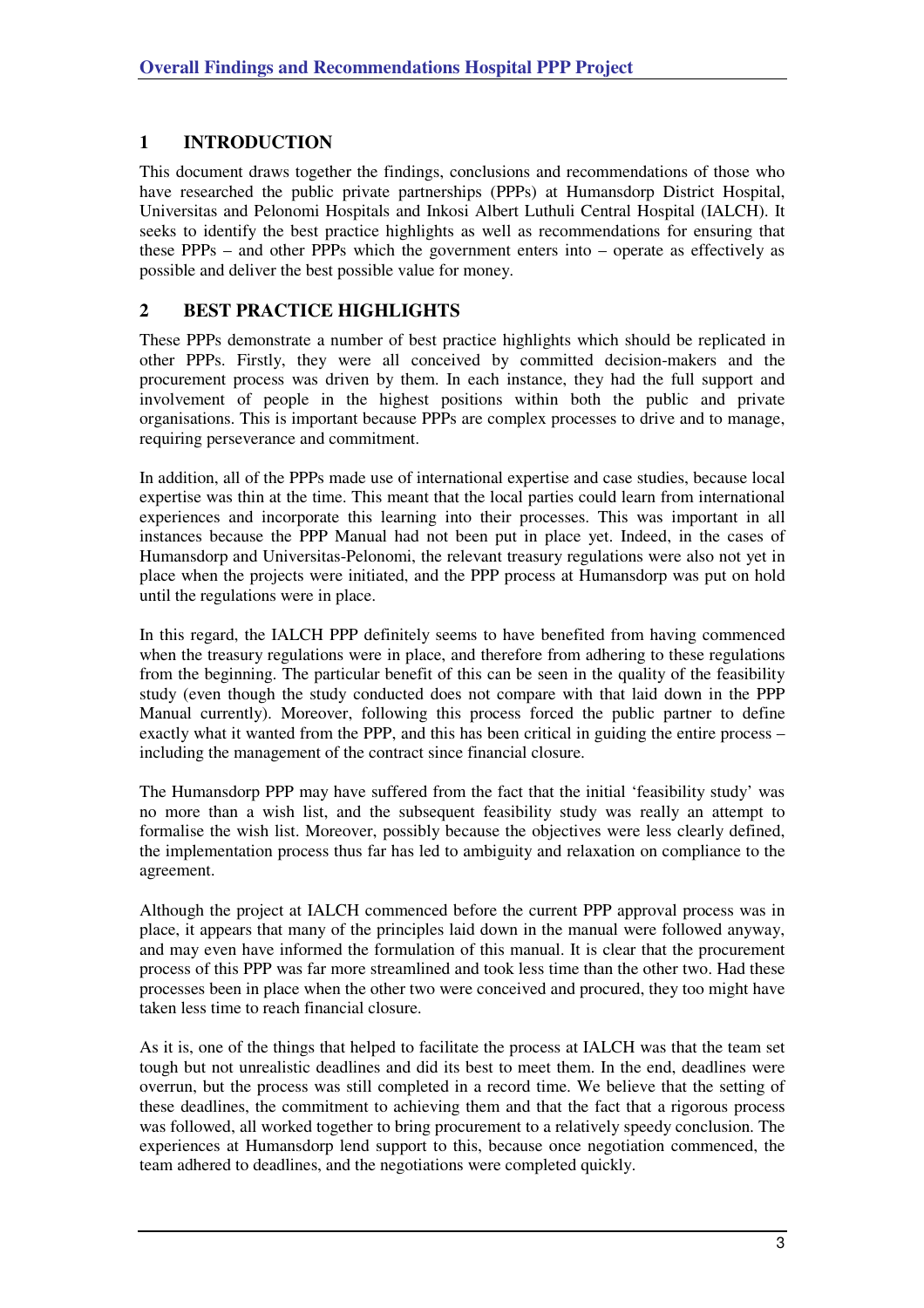These case studies also show that the choice of transaction advisor is very important, and that the transaction advice team should contain experts in all of the areas to be covered by the PPP. Asking transaction advisors to draw up PSC and public sector reference models is a tall order, because it assumes that they have the same expertise as the private party which will eventually implement the contract. This is why the composition of the team is so important, and the benefits of a well constituted transaction advice team were seen in the IALCH procurement process.

At the same time, we believe that it is important that the transaction advisors look not only to the interests of the public sector (from which they receive payment), but also to the interests of the private sector. This is because, ultimately, public and private sector interests overlap in this sort of partnership. Thus, the transaction advisors should investigate value for money and sustainability for both the private and the public partner – otherwise they do the public partner a disservice.

Another highlight of best practice that our research on these case studies has shown is the importance of thinking creatively about how to finance the deal. This is particularly evident in the IALCH PPP, where the transaction advisors recommended an alternative method of upfront funding from the government to the private sector, which has made the PPP more affordable on a number of fronts.

# **3 RECOMMENDATIONS**

Having noted some best practice highlights, we wish to make a number of recommendations, based on the results of this research.

#### **3.1 Systemic Impact**

The first of these relates to the importance of taking systemic or contextual factors into consideration in the conception and management of a PPP. This is for two main reasons. Firstly, systemic factors impact on how the PPP itself is able to operate. Secondly, perceptions about PPPs may be negatively influenced by systemic factors, even if these systemic factors have nothing to do with the actual PPP. A PPP is not an island. It takes place in a socio-political, economic and geographic context which has a profound impact on how the PPP evolves, how it is perceived, how it is managed and how it should be managed.

Thus, for example, the problem of staff shortages is something with which all hospitals have to deal, whether they have entered into a PPP or not. The problem of doctor 'cartels' and doctor unwillingness to refer patients outside of their accustomed domain is widespread. Changes to legislation are outside of the control of the PPP. Yet, as the case studies have demonstrated, these factors are having an important effect on the PPPs at these hospitals – impacting on their sustainability and on the value for money that they can deliver.

We therefore believe that the feasibility studies of PPPs should look at systemic factors which could have an impact on the value that the PPP will actually be able to deliver in practice. Doing this may also provide some cautions for contract and hospital management in the future – pointing to issues that might have to be managed to ensure the continued success of the PPP.

Two systemic factors which we believe are particularly worth mentioning relate to staffing issues. The first is that of attracting, training and retaining medical staff. All three hospitals noted that this has been a problem, and we believe that the public sector should be looking to more innovative approaches to addressing these problems. This is something which has an indirect, but significant effect on how effectively the PPPs function, because if the public partner does not function as effectively as it could, neither does the PPP.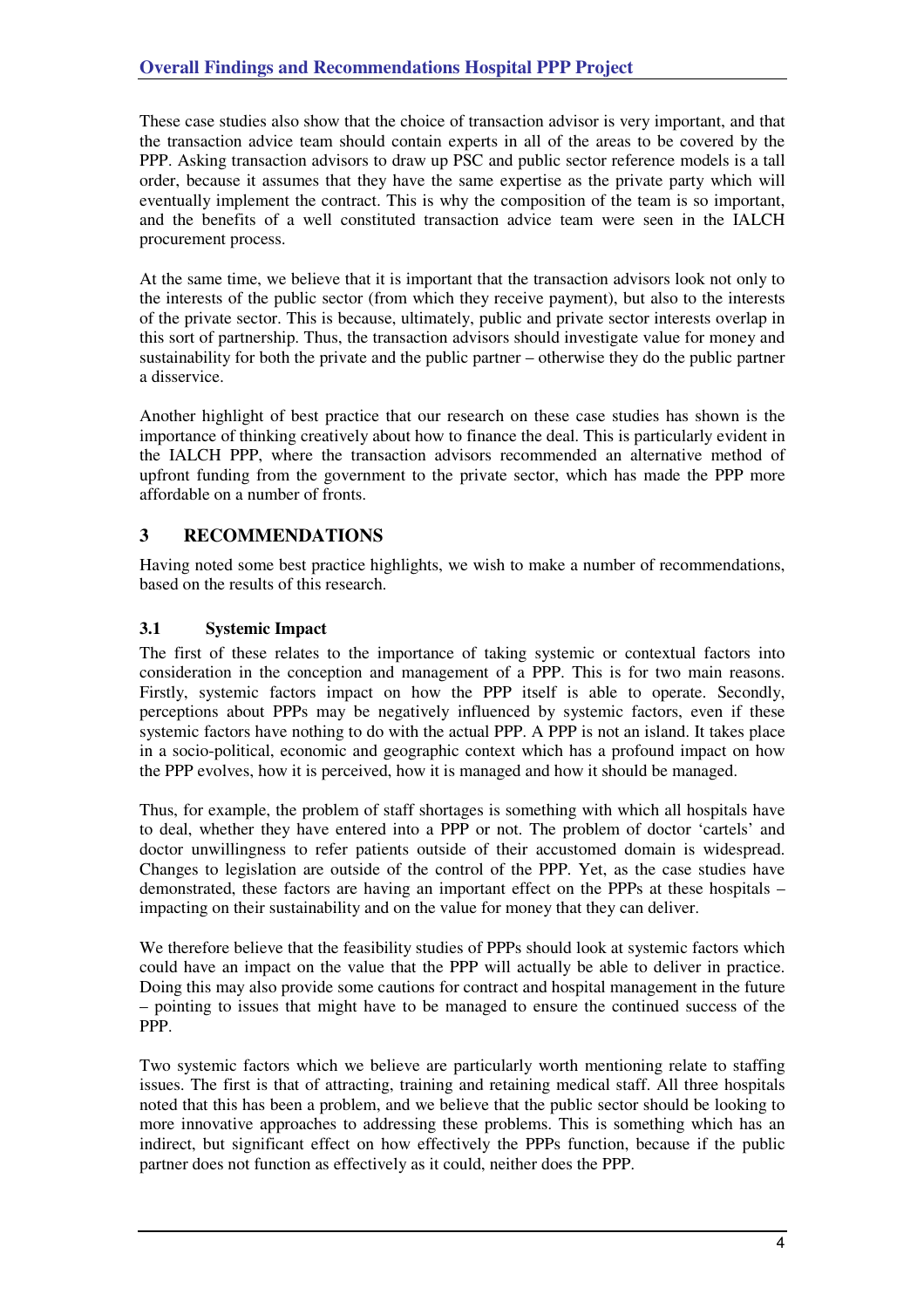So, for example, it may be necessary to build greater flexibility into the recruitment process. One of the things that is hampering recruitment of medical staff to Humansdorp – which because of its location should be an attractive place to work – is the constraint of having to follow public sector recruitment and advertising procedures and formats. This means that the hospital cannot promote the particular advantages of working there over any other public sector hospital. It may also be necessary to investigate the way in which nursing staff are managed to ensure that there are no push-factors that drive them out of the public sector, or to look for positions in other public sector hospitals. These are just two suggestions, and are not meant to address all the problems of attracting and retaining medical staff that we identified. The point is that this challenge needs to be addressed if the PPPs are to function to their fullest potential.

The second issue relating to public sector staffing is that of the turnover of key staff. The case studies have shown that such staff turnover had negatively influenced the ability of the public sector to manage the PPPs at Universitas-Pelonomi and IALCH. The converse – that of the benefits of stability – are evident at Humansdorp. This is because of two major factors: knowledge and understanding of the contract, and the development of a relationship of trust between the public and private partners.

This impact is not only on the management of the PPP. The difficulties that our team had in obtaining information for these case studies related in some measure to the fact that the people who were involved at crucial stages in the contracts' evolution are not there now. Added to this is the fact that we found record-keeping to be poor, which means that documentary records have been lost or are difficult to get hold of. The effects of this are not only on the potential usefulness of these case studies, but also on anyone else in the public sector wanting to learn from the experience gained from the parties to these projects.

We would recommend processes be put in place to retain key staff and to ensure continuity of staff on these projects. But, given that staff turnover is unavoidable (and often useful because it brings in new blood), it is important also to put in place knowledge management structures that will ensure the transfer of knowledge to the people who will be involved in managing the contracts in the future. This will make sure that institutional memory does not get lost and that the new people have the knowledge that they need to manage the contracts effectively.

# **3.2 Risk Transfer**

The second point that we want to make relates to risk transfer. One of the primary motivators for entering into PPPs is the transfer of risk from the public sector to the private sector, and it is often here where value for money is derived as well. For example, it was the risk adjustment to the IALCH public sector comparator which showed the value that the PPP could deliver. Without adjusting for risk, a PPP did not appear to deliver much value.

We would like to caution, however, that the transfer of risk should not be to the extent that it prejudices the sustainability of the private partner, because any threat to the sustainability of the private partner is a threat to the sustainability of the PPP. It could be argued that the private partner should make sure that the sums add up for them, and should not enter into the agreement if they do not. However, in two of the projects that we researched, namely Humansdorp and Universitas-Pelonomi, it is clear that the public sector used a certain amount of coercion to get private sector buy-in for the projects, by making obtaining a licence to operate a private hospital conditional on entering into the PPP. In both instances, the private partners are battling to make money. They may also have battled if they had had to build a hospital from scratch. Nevertheless, the threat of not being able to obtain a license without entering into a PPP may have caused the private partners to take on more risk than they would normally have. This may impact sustainability in the longer term.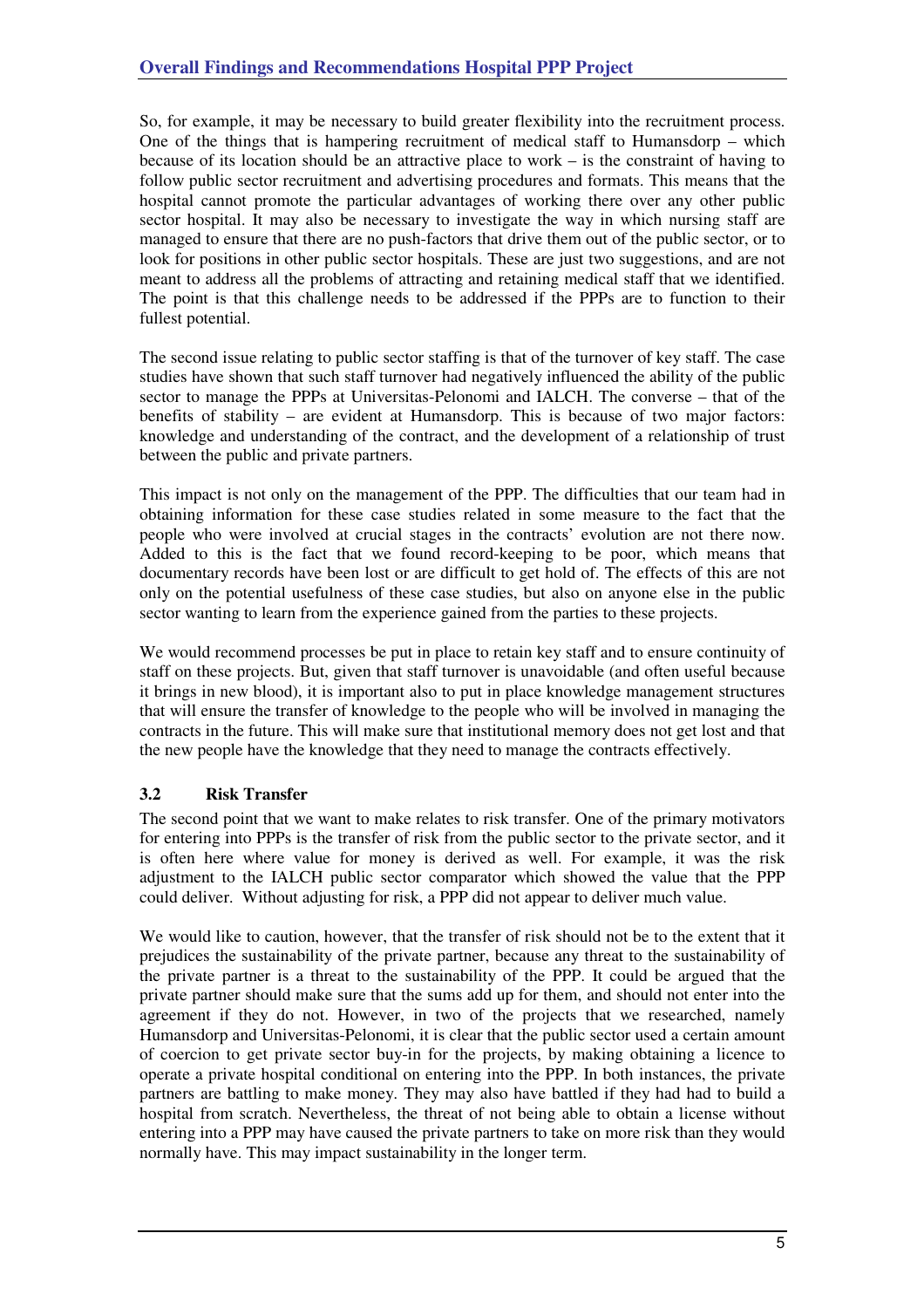Furthermore, we would argue that room should be made for evaluating risk transfer during the course of the concession. Here we think particularly of the impact of the changes to the Road Accident Fund on the private partner at Universitas-Pelonomi. This was an unanticipated event which substantially impacts on the potential income of the private partner and which has increased its risk in the partnership. In the interests of ensuring sustainability, we think that there should be provision for renegotiating contracts in light of events like this, to ensure that the risk burden on the private sector is not too great.

Similarly, we do not believe that it is sustainable for the public sector to demand a superprofits share if it is not also prepared to take a share of the losses. If there is a cap on the income that the private sector may earn, there must also be a collar to limit their losses: an unprofitable private partner is in no-one's interests, because this makes them unsustainable.

#### **3.3 Public Sector Management**

The third point relates to the importance of good public sector management in ensuring the success of a PPP. By this we mean more than just good contract management, but public sector management in general. Because these agreements are partnerships, their full success depends on both parties being as effectively managed as possible.

In many instances, if the public sector does not deliver, neither can the private partner. For example late payment of bills and a lack of public sector appreciation of the needs of the private sector hamper the private partner's ability to deliver at Humansdorp.

In addition, some of the systemic issues mentioned above might be mitigated by better public sector management. It might result in a greater ability to attract, train and retain staff. It might also have meant that the professors in KZN would be more willing to change their current practices and adopt the new patient referral system, through effective change management processes. In turn this may have increased occupancy levels at IALCH and meant that the hospital is better able to deliver value. Better succession management practices may lessen the impact of the turnover of key staff.

A further observation relates to the fact that, by its own admission, the public sector is not managing to address the weaknesses that it sees in its system with sufficient speed. At the same time, and also by its own admission, these weaknesses are one of the reasons that the public sector wants to enter into PPPs. This has implications not only for the present management of PPP contracts, but also for management of the projects when the PPPs end. Unless the idea is to renegotiate new PPPs when the current PPPs have run their course  $- a$ kind of de facto privatisation – the life of a PPP is finite. Thus, if the public sector does not improve the way in which it operates and its ability to deliver services effectively, embarking on PPPs only defers the problem until a later date. It is therefore important to ensure that public sector skills are improved in the interim, so that when the concessions revert to this sector, it is able to manage them effectively.

One of the ways of doing this, we would suggest, is to build a process of skills transfer from the private partner to the public sector into the concession agreement. In this way, skills that are essential to the management of the project will not remain with the private partner when the contract has come to an end.

This brings us to our final observation relating to management of the public sector. Although it is often the case that the public sector does not operate as effectively or efficiently as the private sector, this is not universally true, and it does not have to remain this way. If the private partner – operating at a fee that is being paid by the public sector and therefore within public sector affordability – is able to attract and retain the necessary skilled staff (especially non-medical staff), it should be possible for the public sector to do so. Thus, while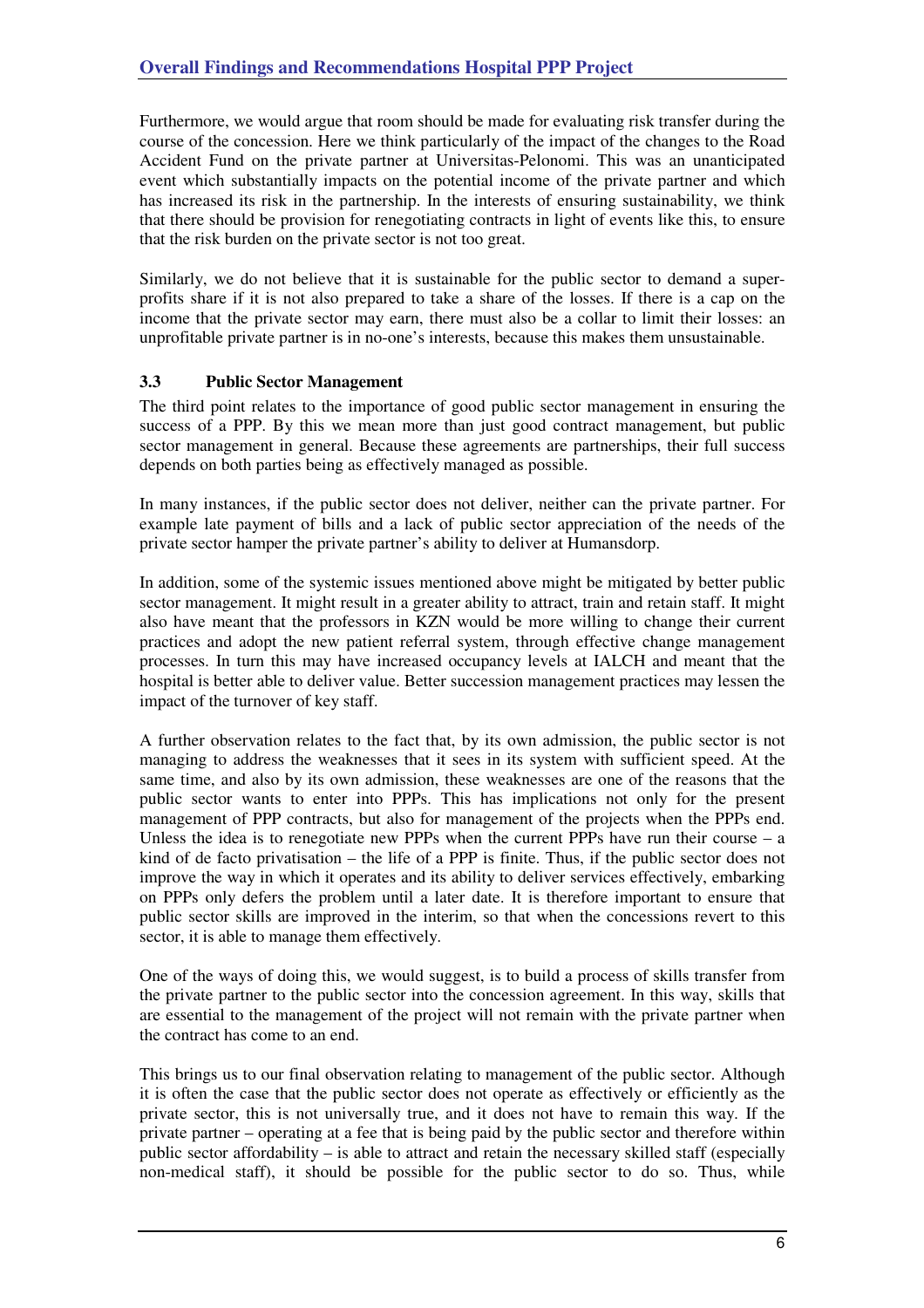acknowledging the fact that private sector efficiency and effectiveness may generally be better, all in the public sector should nevertheless strive to achieve comparable performance. In turn, this would enable the public sector to negotiate and operate from a position of greater strength when entering into PPPs in the future.

#### **3.4 Contract Management**

The more obvious aspect of public sector management as it relates to a PPP is that of the management of the actual contract. This is perhaps the most crucial factor for the success of a PPP and its ability to continue to deliver affordability, value for money and risk transfer. This is for a number of reasons:

- contract management is at the coalface of the relationship between the private and public partner;
- PPPs bring together partners from very different spheres with different motivations and ways of operating, creating an environment in which distrust can develop very easily;
- a relationship of trust between the two parties is very important, by virtue of the fact that this is a partnership, and not merely an agreement; and
- contracts such as these need actively to be managed if they are to deliver the value that is anticipated and if all parties are to play the role to which they have committed themselves.

In regard to the second point above, our research for these case studies has shown that while the public sector wants to take advantage of the private sector efficiencies to achieve value for money, it is important to acknowledge that profit has to be the outcome of the PPP for the private party. If there is this understanding, some of the difficulties in the relationship between the two parties could be avoided.

We would recommend that all PPPs should be managed by a competent contract manager or contract management team and that the PPP Unit needs to support this manager or team on an ongoing basis. Furthermore, there should be a workable succession plan in place for contract managers.

The manager or team should have the following characteristics (in no particular order of priority):

- a thorough understanding of PPPs and their critical success factors;
- a thorough understanding of the contract;
- an understanding of the nature and demands of the private sector;
- sufficient status and credibility in the public sector and with the private sector to have de facto and designated authority;
- strong interpersonal skills;
- strong analytical skills;
- a commitment to ensuring that the PPP is sustainable and that it continues to deliver value for money to both the public sector and the private sector; and
- a willingness to advocate for the PPP to ensure that it does not garner a poor reputation amongst stakeholders and to rectify problems that might be causing a poor reputation.

In addition, we believe that the contract manager or leader of the contract management team would need to be politically astute and able to work effectively with a range of different stakeholders.

The PPP Unit's support could include training of contract managers, advice on how to handle difficult issues (by virtue of the fact that it has been exposed to other PPPs and can learn from them), workshopping the management of PPP contracts with various contract managers so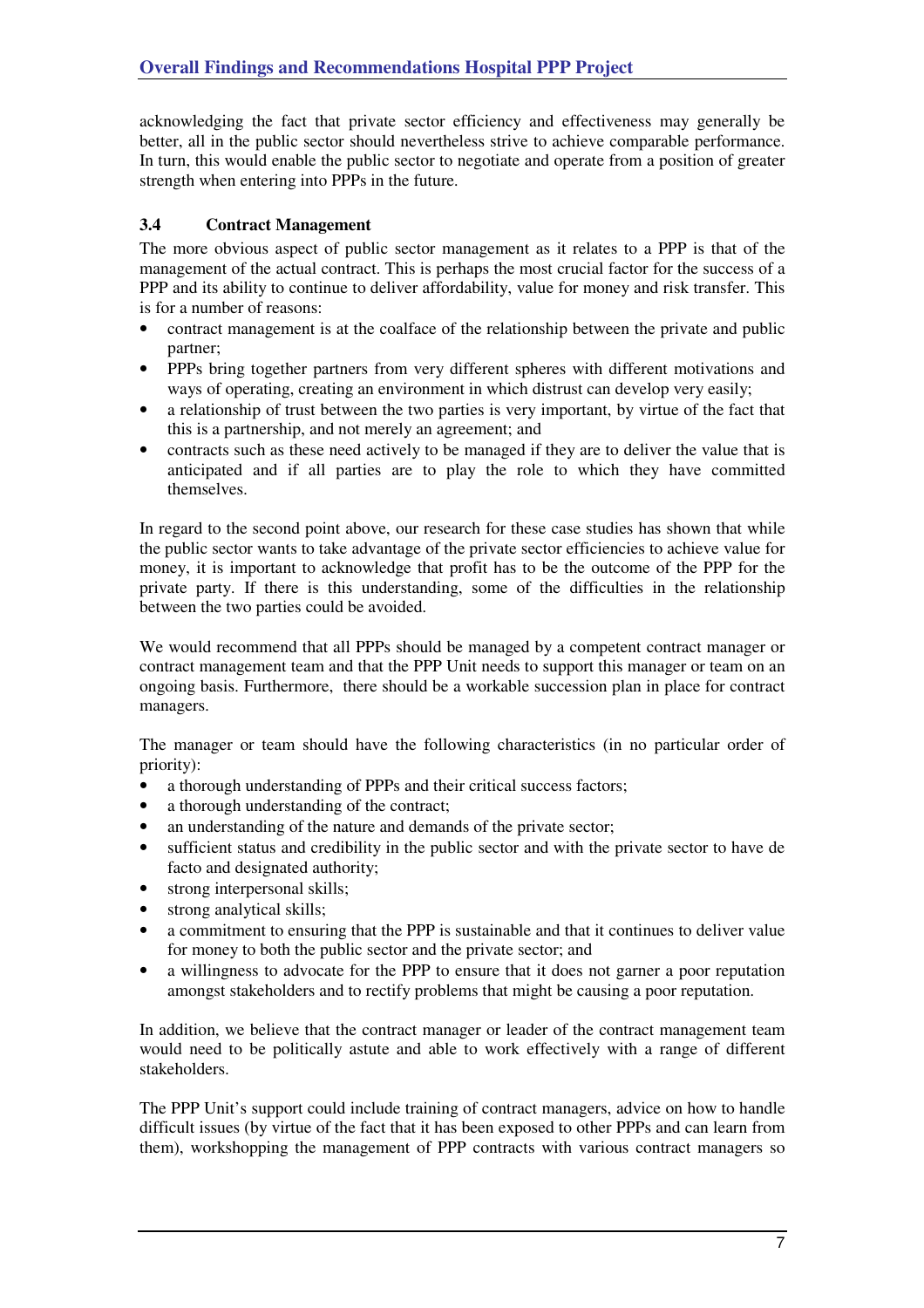that they can learn from each other's experience, and advising responsible departments on the choice of and succession planning for contract managers.

Succession planning is important of the issues of turnover mentioned in public sector management above and because administrations come and go, while PPPs often last for a long time. This means that those who were involved in conceiving it, and had the passion to drive it through the preparation phase, may not be there for implementation. As a consequence, institutional memory can be lost, and along with it the deep understanding of the driving factors behind the PPP as well as of the contract that governs it. It would be advisable for future PPP endeavours to give serious thought to how the PPP will be managed in years to come where priorities amongst those in power may change.

#### **3.5 Value for Money**

Delivery of financial value for money is very difficult to evaluate in practice. This is for a number of reasons. First of all, there have to be questions about the validity of any PSC that the transaction advisors draw up, no matter how diligently they do their job. Some of the figures that the transaction advisors rely on to do their calculations come from the public sector, where record-keeping is sometimes poor and figures are unavailable or unreliable. Moreover, PPPs are often treading new ground (this was definitely the case at IALCH) and it is therefore difficult to find anything comparable in the public sector upon which to base the PSC calculations.

In addition, PPP contracts cover a long term – sometimes up to 21 years. Calculations which look that far into the future can only be an educated best guess, because it is very difficult to take all possible eventualities into consideration, and the environment may undergo a radical change, which could alter the actual cost to the public sector substantially. Thus, the assumptions that are used as the basis for the PSC may prove to be incorrect in practice, and therefore the PSC becomes invalid.

Furthermore, in our opinion, the methodology for drawing up a PSC in terms of the PPP Manual may be flawed. Where possible, it says that discounted cash flow techniques are to be used to evaluate the models and the National Treasury proposes that the PSC and PPP reference models are developed in nominal terms and discounted at a nominal discount rate without adjusting for inflation. In terms of current financial theory this is a major flaw in the analysis, particularly where income tax has to be taken into account, as it ignores the impact of inflation on income tax allowances. Furthermore the underlying assumption is that inflation is the same for all income and cost elements of the budget or cash flow. This is patently incorrect and must impact on the validity of the PSC.

At the very least, however, the exercise of drawing up a PSC forces the public sector to consider costs and to think about the project and its costs in a planned and systematic way. A well thought-through PSC which bears no resemblance to how things would actually have worked in reality is better than no PSC at all, or a hastily drawn together PSC where no attempt has been made to consider all relevant factors. Thus, we think the exercise is valuable, if somewhat theoretical.

The second factor that makes delivery of financial value for money difficult to evaluate in practice relates to the fact that public sector record keeping is such that it has been difficult to obtain information that allows for evaluation of value for money at these hospitals. Moreover, PSCs were not drawn up at for two of these PPPs, because they were initiated before the treasury regulations were promulgated. This in itself indicates the usefulness of a PSC, because, given that public sector records are available, a PSC will at least gives a base figure against which to compare current expenditure and make some kind of evaluation.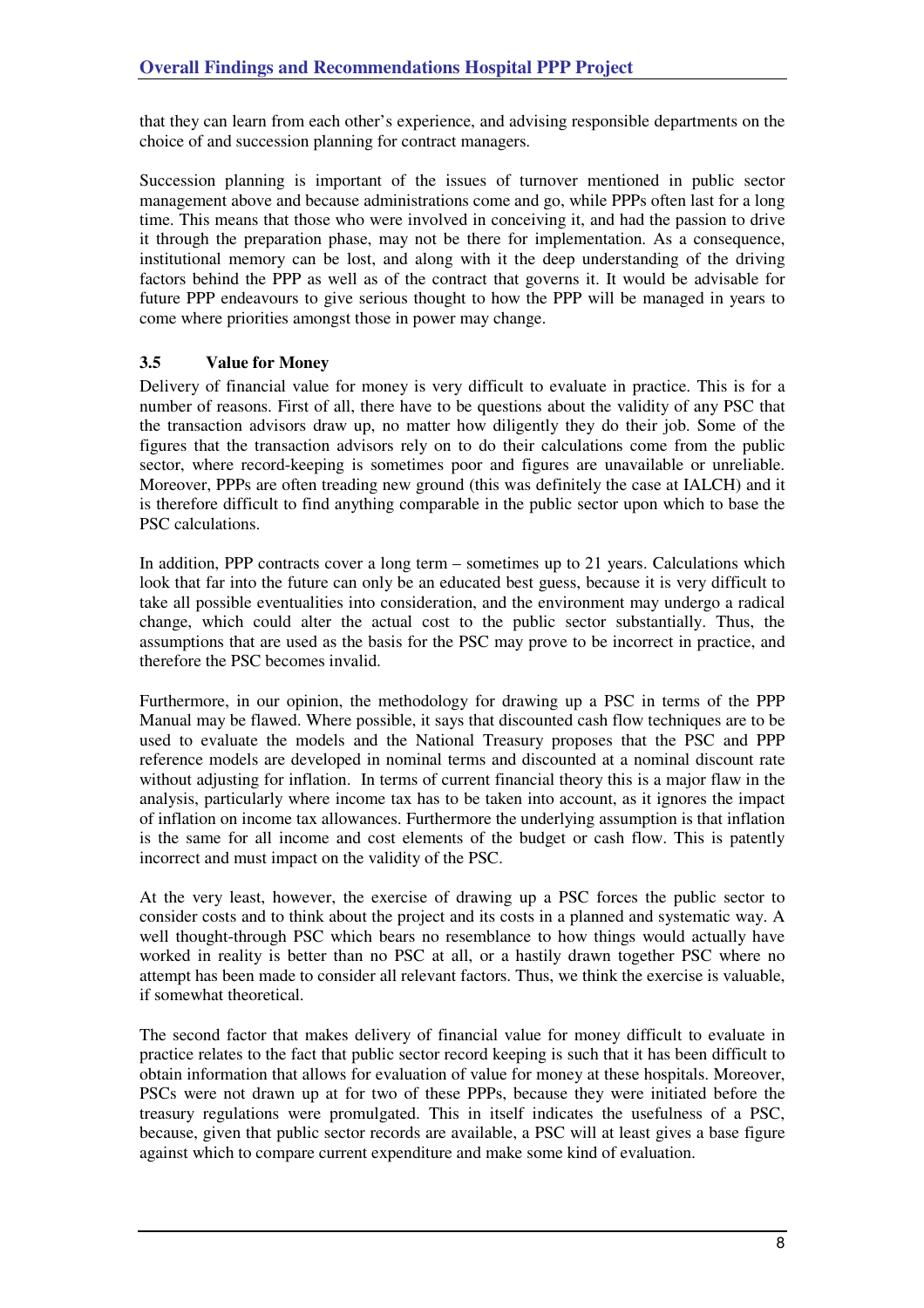We would argue, however, that value for money cannot only be measured in terms of whether the PPP is affordable, whether the public sector could deliver the same service at the same or a lesser cost, or even whether the extent of the risk transferred to the private sector is significant or not.

Instead, we would argue that at least some of the measure of value for money should come from questioning whether the nature of the project is in and of itself value-for-money (whether delivered using a PPP or not). For example, in the context of the other demands on the health budget of the country and the province, can a hospital such as IALCH deliver value for money, regardless of whether a PPP agreement is entered into? Would a different kind of hospital not have left more in the overall health budget to allocate to other health needs in the province? This is not to say that the concept of a state-of-the-art hospital is flawed, because excellence in everything is of great value and sets the benchmark for others to follow. But it does come at a cost.

Furthermore, we believe that value for money can also be measured through the intangibles that a project is able to deliver. So, for example, at Humansdorp, one of the benefits to the community of the PPP is that confidence in the health system has improved, and the surrounding population has the security of accessibility to good health care. This kind of value cannot be reduced to monetary terms, but it is also something against which value for money should be assessed. Insofar as the hospitals are delivering a service that was not delivered before and/or are doing so at levels that were not being achieved before, all of the PPPs that we studied are delivering this kind of intangible value.

Finally, the issue of evaluating whether PPPs are delivering of value for money is influenced by another factor – that of what the public sector could do in theory, in relation to what it would do in practice. This is perhaps well illustrated by the PPP at IALCH. There is a widespread belief amongst public sector health professionals who do not work at IALCH, and in the KZN DoH itself, that the hospital (and hence the PPP, because the two are seen as synonymous) is expensive. The view is that given the same amount of money, the public sector could definitely deliver the same level of service – and perhaps do so for less money. This may well be true, but evaluating how true would take another study.

Yet, the question is less about whether the public sector could do the same, and more about whether it would. It is widely accepted that public health facilities worldwide tend to replace equipment only when it is broken. This is no less true in South Africa. As it must be assumed that no-one embarks on a project with the intention of not replacing equipment or replacing it too late, the fact that this happens must be because of a tendency not to live up to initial intentions.

However, the value of a PPP is that, if well managed, it locks both the private and the public sector into delivering and paying for the service levels that were initially intended. Thus the value that a well-managed PPP can deliver is to ensure that the best intentions of the initial specifications get delivered throughout the life of the project.

# **3.6 Comment on PPP Manual Financial Model**

Based on the research for these case studies and our analysis of the PPP Manual, we have some observations about the National Treasury's requirements regarding financial models drawn up in the preparation phase. The conversion of the base PSC model to a risk adjusted model is an extremely onerous and difficult exercise. It requires the identification of risks and their impacts, an estimation of the likelihood of risks occurring, an estimation of the cost of each risk, strategies for mitigating the risks, the allocation of risk and the construction of a risk matrix. This risk matrix would include the cash flow costs to be added to the base PSC model, which would again be analysed.